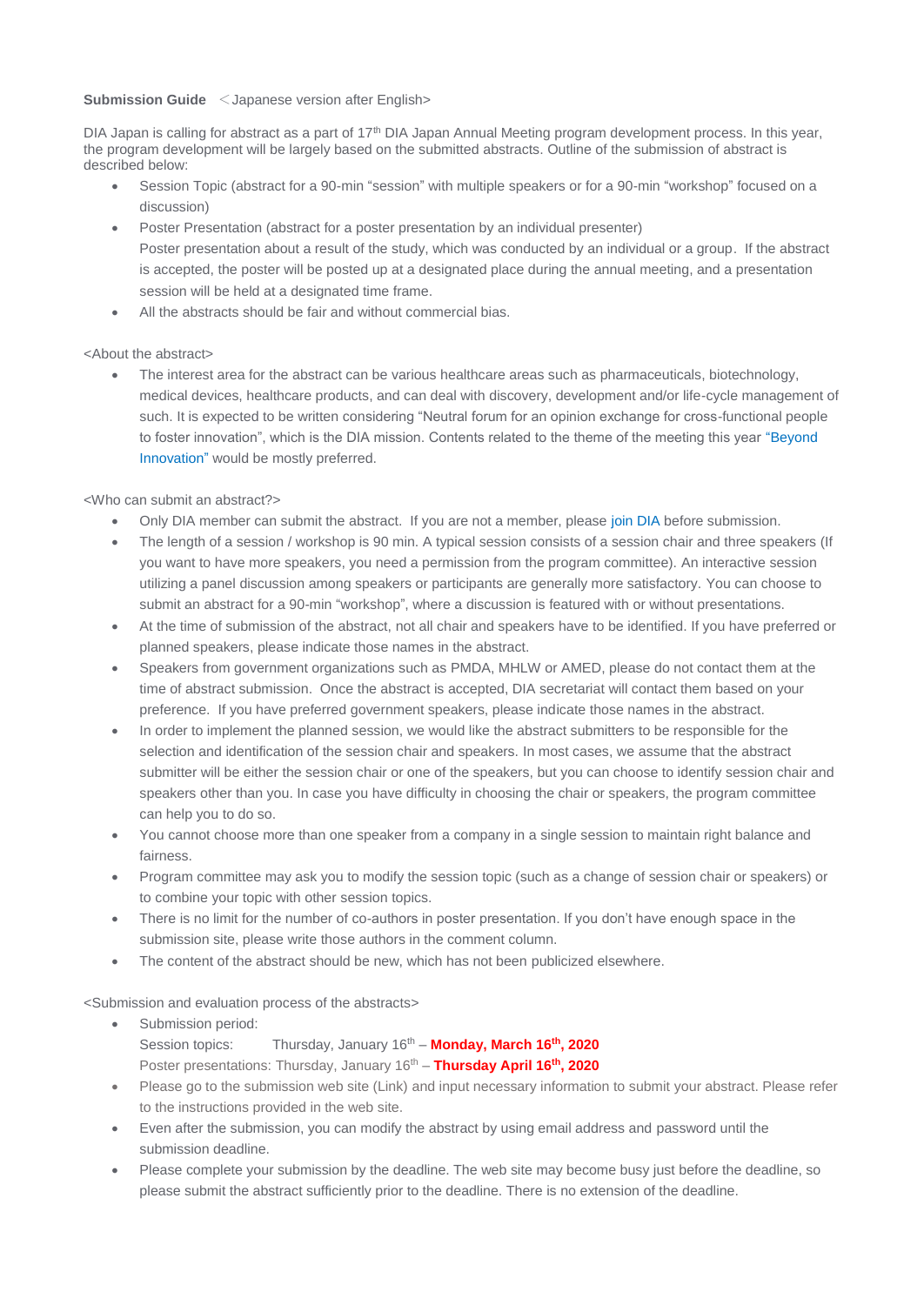- Once the abstract is submitted, a reception notice will be sent to the submitter. Submitted abstracts will be evaluated by the program committee. When the decision of the acceptance is made, an acceptance notice will be sent to the submitter during April – May 2020.
- At the time of acceptance, the submitter will be notified with the day and time of the session or poster presentation are to be held. These date and time cannot be changed, and the submitter will have to choose the chair and speakers who would be available on these date and time.

## <Additional important information>

- You can submit the "session" abstract either in English or Japanese. When the abstract is accepted after the evaluation, the submitter will be asked to provide more detailed session information both in English and Japanese (English only when the submitter is an English speaker).
- You can submit the "poster presentation" abstract only in English. When the abstract is accepted, the original English abstract will be published in the official program as it is.
- Only English language is expected in the presentation slide and poster to be used in the meeting (Speakers can speak either English or Japanese). The presentation materials will be disclosed to the meeting participants before and after the meeting with your permission (The presenters can choose to remove slides from the slide set to be publicized). Please know that the secretariat may choose to modify font or size of characters in the slides before the publication.
- Session chairs and speakers are eligible to receive a free registration for the entire annual meeting. The session abstract submitter, who don't become either of chair or speaker, can receive a free registration only for the day of their session. The poster presenter can receive 10% discount of the registration fee.

### <Inquiries>

**SH DIA Japan,** Nihonbashi Life Science Building 6F, 2-3-11 Nihonbashihoncho, Chuo-ku, Tokyo Tel. 03-6214-0574 / Fax 03-3278-1313, E-mail: [JapanAnnual@DIAglobal.org](mailto:JapanAnnual@DIAglobal.org?subject=19303%20CFA)

[Submission form](https://www.e-sips.com/dia_am_2020/poster.php) (Session Topics) Submission form (Poster)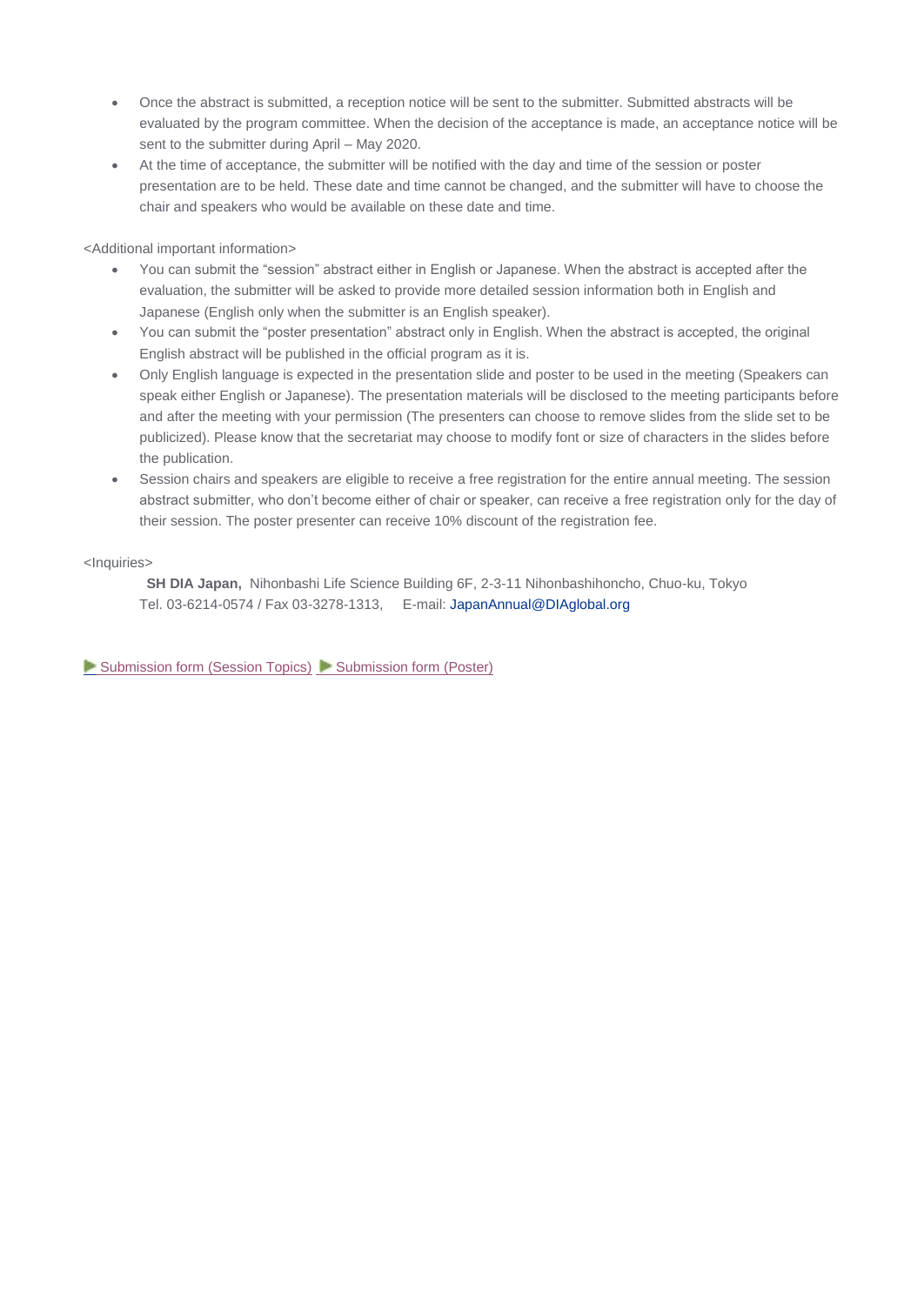### 応募の手引き

DIA Japan は、以下の要領で第 17 回 DIA 日本年会 2020 のセッショントピックおよびポスター演題を募集いたします。 本年のプログラム作成は、提出されたアブストラクトを活用した完全公募制で行います。

- セッショントピック(複数の演者による 90 分の"セッション"あるいはディスカッションを中心とした"ワークシ ョップ"のテーマについての提案)
- ポスター演題(個人の発表者によるポスタープレゼンテーション)個人あるいはグループによって行われた研究 や活動についての結果を発表して頂きます。採用されたポスターは、年会会期中掲示して頂き、指定する時間帯 で質疑応答を実施します。
- 全てのアブストラクトは公平かつ商業的バイアスのないものに限ります。

### 【応募対象分野】

• 医薬品、バイオテクノロジー、医療機器、ヘルスケア関連製品の発見、開発、ライフサイクル マネジメントな ど、あらゆる専門領域が対象となります。DIA のミッションである「イノベーションの発展を助けるための産官 学の立場を越えた意見交換の場」を考慮して構成されることが期待されます。なお、2020 年のテーマは「イノ ベーションの先にあるもの」です。

#### 【応募者資格等】

- 応募者(セッショントピック、ポスターの筆頭著者)は DIA 会員に限ります。非会員の方は[、入会手続きを](http://echo4.bluehornet.com/ct/85286055:Tn2AQQYND:m:1:2980421442:9075838A7FCA2094DA8C9D7325262AE0:r)お願 いします。
- 1セッション/ワークショップは90分です。代表的なセッション構成としては座長1名、演者3名です(これ より多い演者を希望する場合には別途プログラム委員会の承認が必要です)。演者間や参加者とパネルディスカ ッションの時間を設けるなど双方向的なセッションは満足度が高い傾向にあります。また、全体を通じて対話を 行う形式のワークショップも応募可能です。
- セッショントピックの応募時に全ての座長、演者が確定している必要はありません。希望演者や予定演者がある 場合には、それが分かるように記載下さい。
- 公的機関(PMDA / MHLW / AMED 等)の演者については、セッション確定後に事務局で調整しますので、個別の 打診はお控え下さい(希望があればお伺いします)。
- セッショントピックの応募者はセッションを成立させるために、座長、演者の選定・確定に責任を持って頂きま す。通常は応募者が座長または演者になることを想定していますが、別の座長・演者を選任することも可としま す。どうしても座長、演者の選出が困難な場合には、プログラム委員に相談いただくことで、助言をすることも 可能です。
- 公正性・多様性の観点から、1セッションに同一企業から複数名のスピーカーを選定することは出来ません。
- プログラム委員会より、応募いただいたセッショントピックの一部を修正(座長の変更、演者の追加等)や、他 セッショントピックとの統合を依頼することもあります。
- ポスター演題においては、共同研究者としての共著者に人数のしばりはありません。後述する応募サイトの共著 者欄に記載できない場合は、コメント欄に追記ください。
- 演題は原則として未発表・未登録のものに限ります。

## 【応募方法および選考過程】

- 募集期間:
	- セッショントピック:2020 年 1 月 16 日(水)~**2020** 年 **3** 月 **16** 日(月)まで ポスター演題: 2020 年 1 月 16 日(水)~**2020** 年 **4** 月 **16** 日(木)まで
- 応募の際には、Web 上[の応募サ](mailto:応募フォーム)イト(リンク)に必要事項を記入の上登録してください。記入に際しては、応 募サイトに記載の注意書きを参照してください。
- 一度応募登録したセッショントピック、ポスター演題は、登録時のメールアドレス、パスワードで締切日まで修 正が可能です。
- 締切日は厳守してください。締切り直前は応募が混みあうことが予想されますので、余裕をもってご応募くださ い。原則として募集期間の延長はいたしませんのでご注意ください。
- 申し込みいただいた応募者には事務局より受領した旨のメールをお送りし、その後プログラム委員会により選考 を行います。採用されたセッショントピックあるいはポスター演題の応募者へは、2020 年 4 月~5 月頃事務局 よりメールにて採用通知をお送り致します。その際、採用確定時に発表日時も決定してお知らせ致します。その 時間で都合の付く座長、演者を選定頂くことになります。